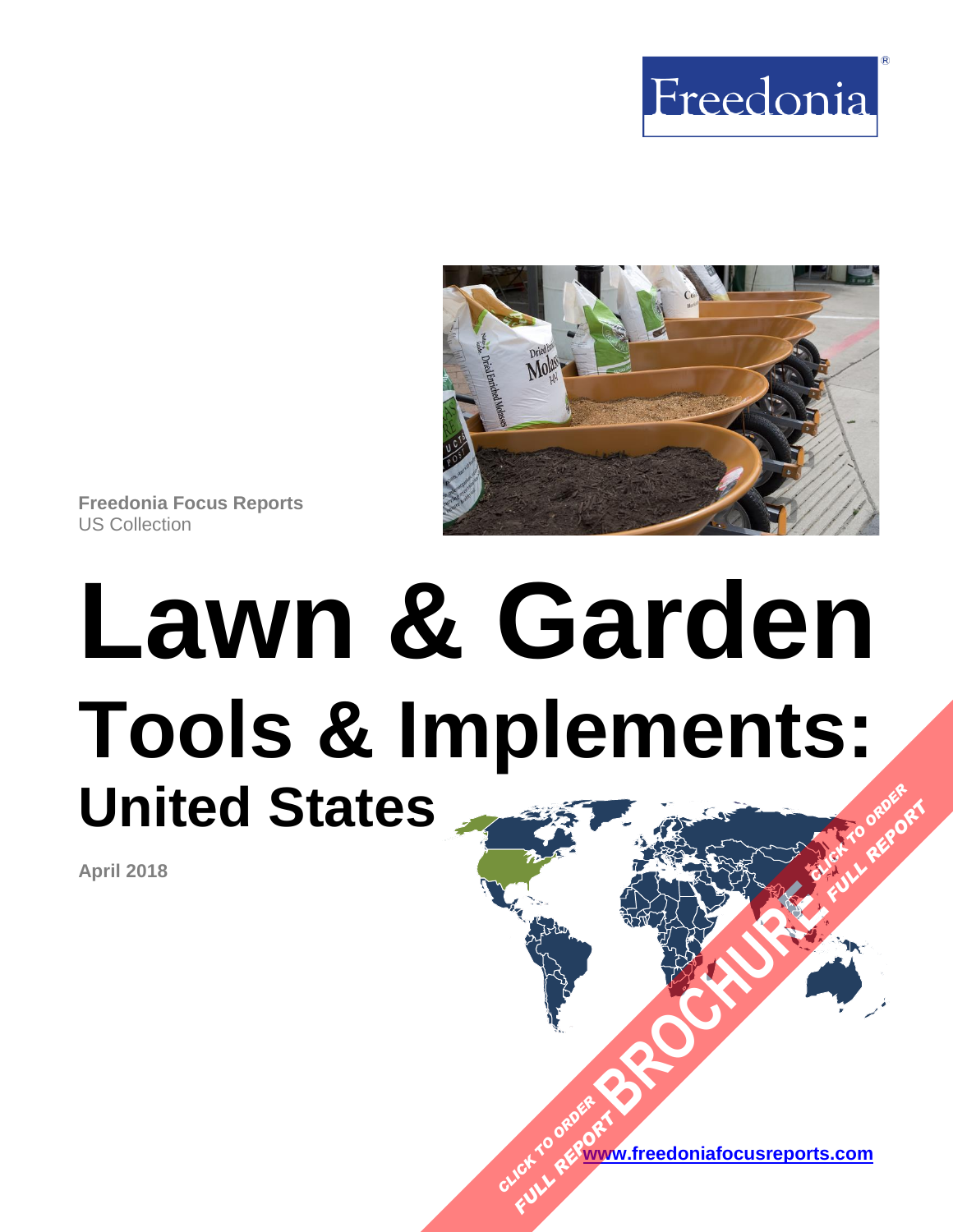# **Table of Contents**

| 1. Highlights                        | 3              |
|--------------------------------------|----------------|
| 2. Market Environment                | 5              |
| <b>Historical Trends</b>             | 5              |
| Key Economic Indicators              | $\overline{7}$ |
| US Supply & Foreign Trade            | 8              |
| <b>Product Features &amp; Trends</b> | 9              |
| Retail Sales by Channel Outlook      | 11             |
| 3. Segmentation & Forecasts          | 13             |
| Products                             | 13             |
| <b>Long-Handled Tools</b>            | 14             |
| <b>Cutting Tools</b>                 | 15             |
| <b>Striking Tools</b>                | 15             |
| <b>Handheld Tools</b>                | 16             |
| Spreaders                            | 16             |
| Wheelbarrows & Garden Carts          | 17             |
| 4. Industry Structure                | 19             |
| <b>Industry Characteristics</b>      | 19             |
| <b>Market Share</b>                  | 20             |
| <b>AMES</b>                          | 21             |
| Fiskars                              | 21             |
| <b>Scotts Miracle-Gro</b>            | 22             |
| 5. About This Report                 | 23             |
| Scope & Method                       | 23             |
| Sources                              | 24             |
| <b>Industry Codes</b>                | 24             |
| Resources                            | 25             |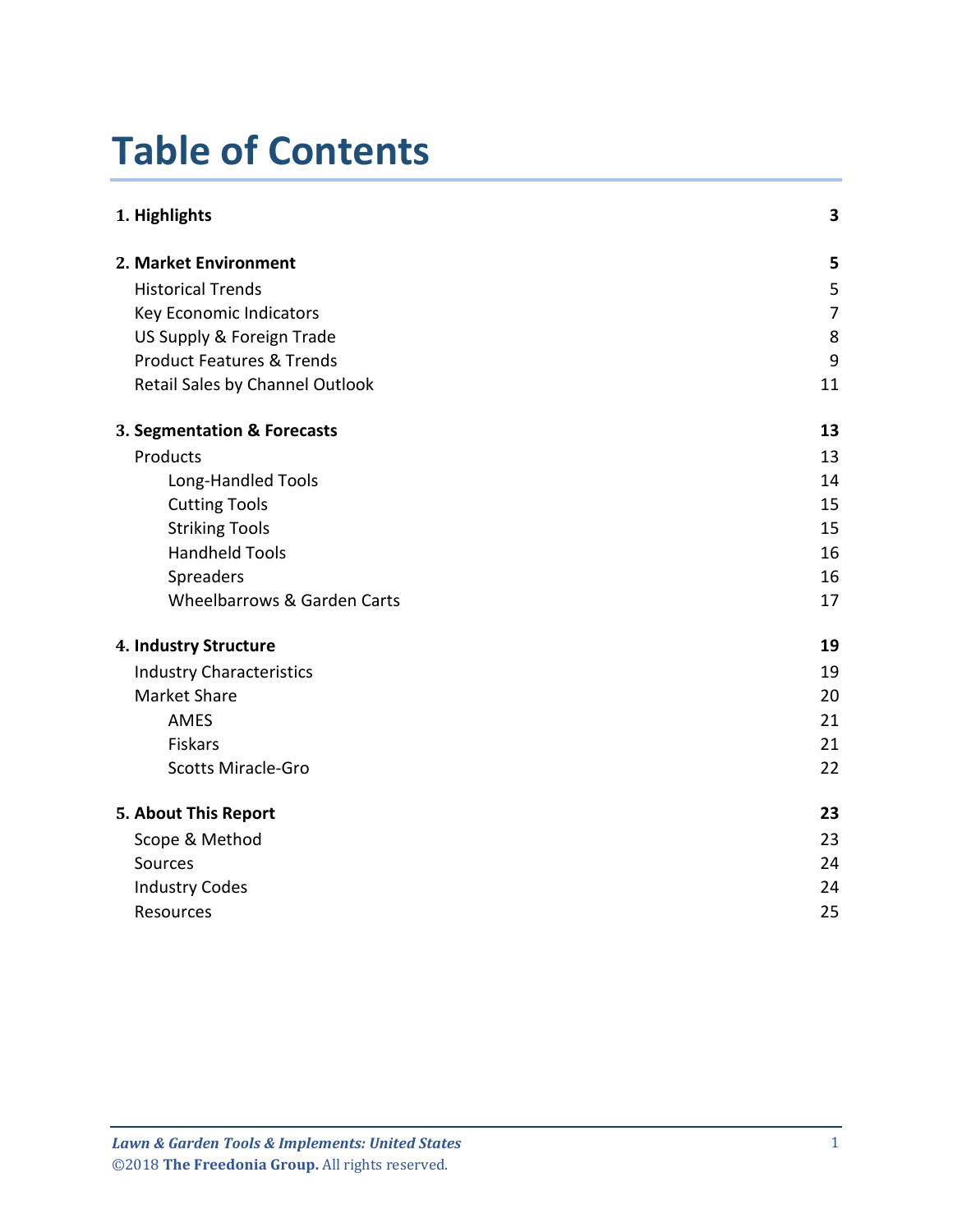# **List of Tables & Figures**

| Figure 1   Key Trends in the US Lawn & Garden Tool & Implement Market, 2017 -   |    |
|---------------------------------------------------------------------------------|----|
| 2022                                                                            | 4  |
| Figure 2   US Lawn & Garden Tool & Implement Demand Trends, 2007 - 2017         | 6  |
| Table 1   Key Indicators for US Lawn & Garden Tool & Implement Demand, 2007 -   |    |
| 2022 (US\$ bil)                                                                 | 7  |
| Figure 3   US Lawn & Garden Tool & Implement Retail Sales by Channel, 2017 (%)  | 11 |
| Figure 4   US Lawn & Garden Tool & Implement Demand by Product, 2007 - 2022     |    |
| (US <sub>5</sub> mil)                                                           | 13 |
| Table 2   US Lawn & Garden Tool & Implement Demand by Product, 2007 - 2022      |    |
| $(US$)$ mil)                                                                    | 13 |
| Figure 5   US Lawn & Garden Tool & Implement Demand by Product, 2007 - 2022 (%) | 17 |
| Figure 6   US Lawn & Garden Tool & Implement Market Share by Company, 2017 (%)  | 20 |
| Table 3   Leading Suppliers to the US Lawn & Garden Tool & Implement Market by  |    |
| Product                                                                         | 21 |
| Table 4   Industry Codes Related to Lawn & Garden Tools & Implements            | 24 |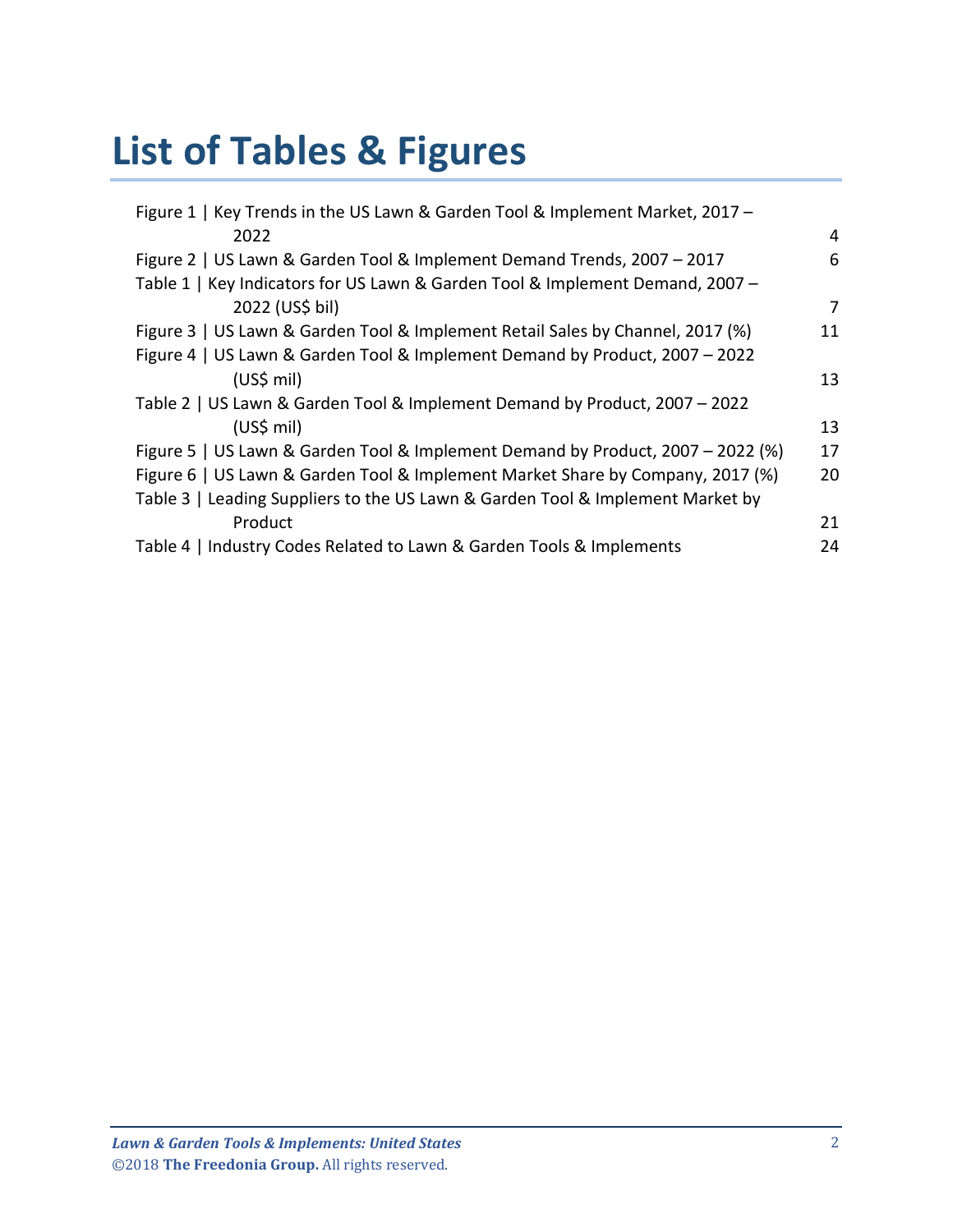# <span id="page-3-0"></span>**About This Report**

# <span id="page-3-1"></span>**Scope & Method**

This report forecasts to 2022 US lawn and garden hand tool and wheeled implement demand in nominal US dollars at the manufacturer level. Total demand is segmented by product in terms of:

- long-handled tools
- cutting tools
- striking tools
- handheld tools
- spreaders
- wheelbarrows and garden carts

To illustrate historical trends, total demand is provided in annual series from 2007 to 2017; the various segments are reported at five-year intervals for 2007, 2012, and 2017.

This report analyzes the US consumer market for residential do-it-yourself (DIY) lawn and garden hand tools and wheeled implements. The report does not include products/services sold to the following markets:

- agricultural
- commercial
- horticultural
- institutional
- professional
- recreational

This report quantifies trends in various measures of growth and volatility. Growth (or decline) expressed as an average annual growth rate (AAGR) is the least squares growth rate, which takes into account all available datapoints over a period. The volatility of datapoints around a least squares growth trend over time is expressed via the coefficient of determination, or  $r^2$ . The most stable data series relative to the trend carries an  $r^2$  value of 1.0; the most volatile – 0.0. Growth calculated as a compound annual growth rate (CAGR) employs, by definition, only the first and last datapoints over a period. The CAGR is used to describe forecast growth, defined as the expected trend beginning in the base year and ending in the forecast year. Readers are encouraged to consider historical volatility when assessing particular annual values along the forecast trend, including in the forecast year.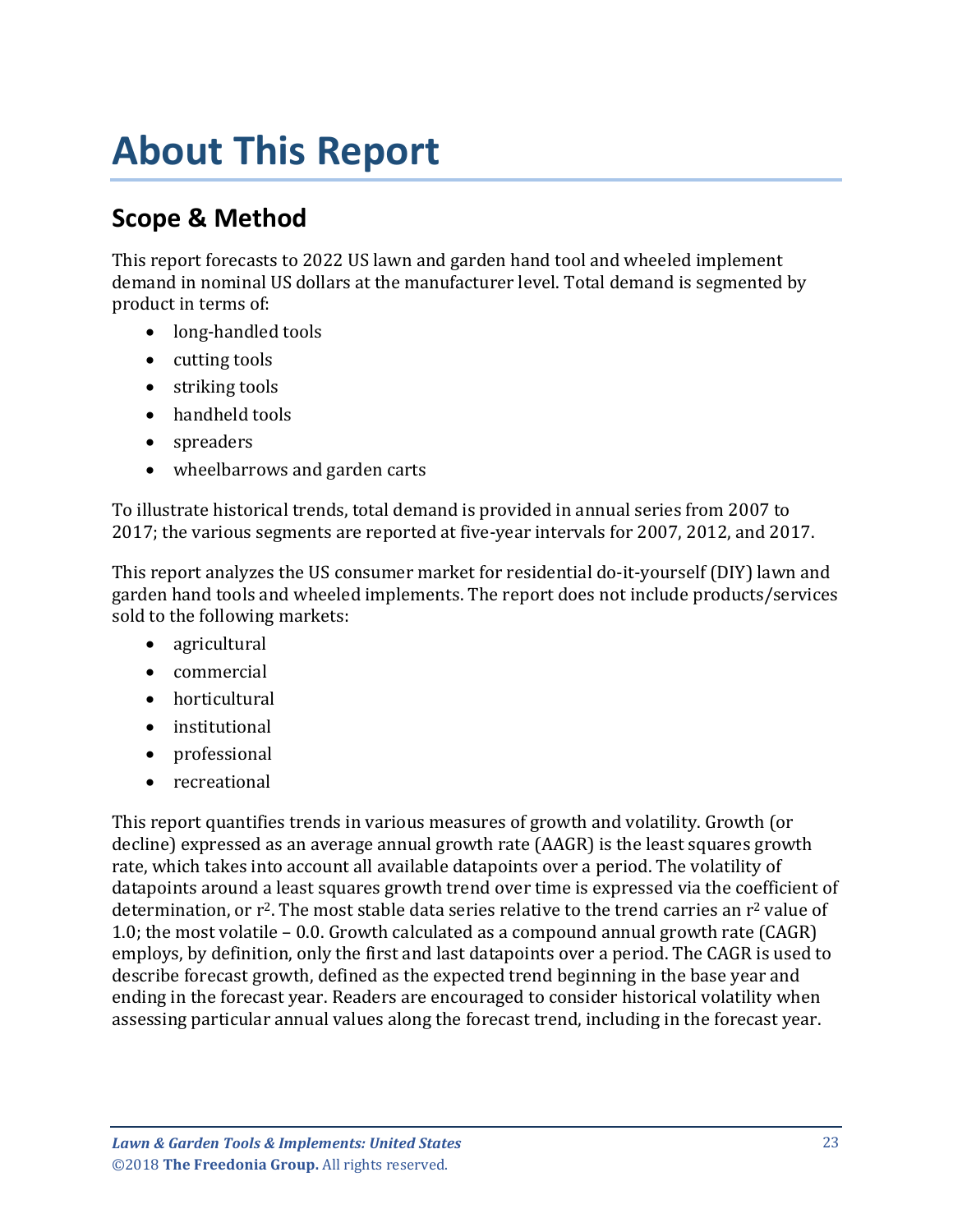#### **About This Report**

Key macroeconomic indicators are also provided with quantified trends. Other various topics, including profiles of pertinent leading suppliers, are covered in this report. A full outline of report items by page is available in the Table of Contents.

### <span id="page-4-0"></span>**Sources**

*Lawn & Garden Tools & Implements: United States* (FF90053) is based on *[Lawn & Garden](http://www.freedoniagroup.com/DocumentDetails.aspx?ReferrerId=FL-FOCUS&studyid=3581)  [Hand Tools & Wheeled Implements in the US,](http://www.freedoniagroup.com/DocumentDetails.aspx?ReferrerId=FL-FOCUS&studyid=3581)* a comprehensive industry study published by The Freedonia Group. Reported findings represent the synthesis and analysis of data from various primary, secondary, macroeconomic, and demographic sources including:

- firms participating in the industry, and their suppliers and customers
- government/public agencies
- national, regional, and international non-governmental organizations
- trade associations and their publications
- the business and trade press
- indicator forecasts by The Freedonia Group
- the findings of other reports and studies by The Freedonia Group

Specific sources and additional resources are listed in the Resources section of this publication for reference and to facilitate further research.

## <span id="page-4-1"></span>**Industry Codes**

<span id="page-4-2"></span>

| Table 4   Industry Codes Related to Lawn & Garden Tools & Implements |                                                                   |                                           |                                                           |  |  |
|----------------------------------------------------------------------|-------------------------------------------------------------------|-------------------------------------------|-----------------------------------------------------------|--|--|
| <b>NAICS/SCIAN 2007</b>                                              |                                                                   | <b>SIC</b>                                |                                                           |  |  |
| North American Industry Classification System                        |                                                                   | <b>Standard Industrial Classification</b> |                                                           |  |  |
| 332212                                                               | Hand and Edge Tool Mfg                                            | 3421                                      | Cutlery                                                   |  |  |
| 333112                                                               | Lawn and Garden Tractor and Home Lawn and<br>Garden Equipment Mfg | 3423                                      | Hand and Edge Tools, Except Machine Tools<br>and Handsaws |  |  |
|                                                                      |                                                                   | 3524                                      | Lawn and Garden Tractors and Home and<br>Garden Equipment |  |  |

Source: US Census Bureau

# **Copyright & Licensing**

The full report is protected by copyright laws of the United States of America and international treaties. The entire contents of the publication are copyrighted by The Freedonia Group.